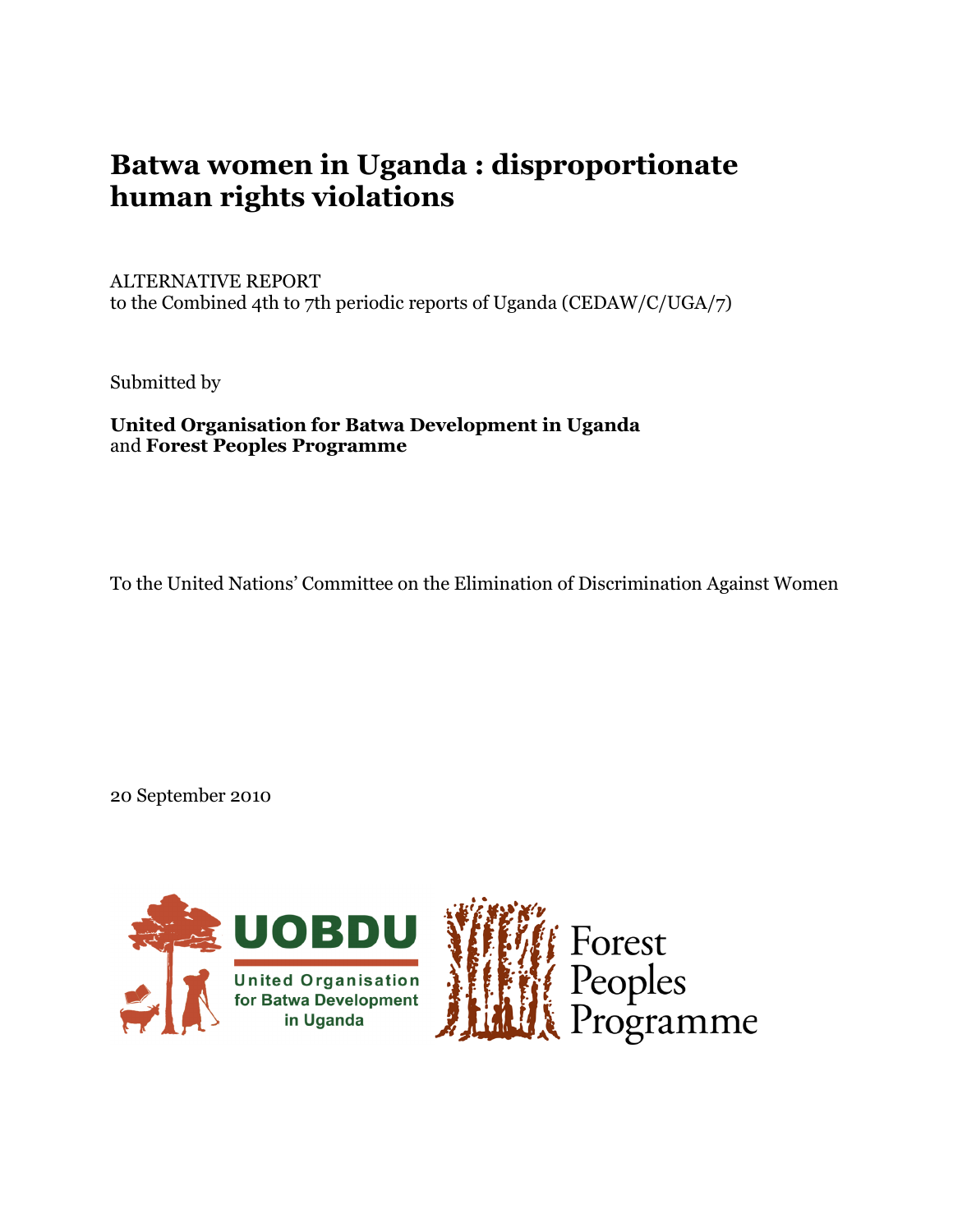#### CONTENTS

| The submitting organisations                                                | 1                |
|-----------------------------------------------------------------------------|------------------|
| <b>PART I: INTRODUCTION AND SUMMARY</b>                                     | $\mathbf{2}$     |
| <b>PART II: OVERVIEW OF THE SITUATION OF THE BATWA PEOPLE IN UGANDA</b>     | $\boldsymbol{4}$ |
| <b>PART III: VIOLATIONS OF THE RIGHTS OF BATWA WOMEN</b>                    | 6                |
| Intersectional discrimination as indigenous women (Articles 1, 2, 3)        | 6                |
| Batwa women have yet to benefit from special measures (Article 4)           | 8                |
| Exclusion from political and public life and representation (Articles 7, 8) | 9                |
| The right to employment: forced labour and abuse (Article 11)               | 12               |
| Extreme vulnerability to reproductive health problems (Article 12)          | 13               |
| <b>PART IV: RECOMMENDATIONS AND CONCLUSION</b>                              | 15               |

#### **The submitting organisations**

The United Organization for Batwa Development in Uganda and the Forest Peoples Programme ("the submitting organizations") respectfully submit this supplementary report to the Committee on the Elimination of Discrimination Against Women (thereafter "the Committee" or "CEDAW") in order to provide it with information about the situation and rights of the indigenous Batwa women in Uganda and to comment on Uganda's periodic report.

The United Organisation for Batwa Development in Uganda (UOBDU) aims to support Batwa in Uganda to address their land issues and other socioeconomic problems and to help them develop sustainable livelihoods. UOBDU, registered in 2001, is a national NGO formed by Batwa. All Batwa are eligible to join and the organization's governing board is made up of Batwa who are elected at UOBDU's periodic General Assemblies.

The Forest Peoples Programme (FPP) is an international human rights organisation founded in 1990 and based in the United Kingdom. FPP supports forest peoples in their struggle to control the use of their lands and resources, and works to put human rights issues at the heart of the debate about forests. FPP helps to create space for forest peoples to negotiate their demands through their own representative institutions and to determine their own futures. FPP supports forest peoples to develop sustainable activities that enhance their dignity and the protection of the environment. FPP has been working with the indigenous Batwa of the Great Lakes region since 1995 and with the Ugandan Batwa since 2000.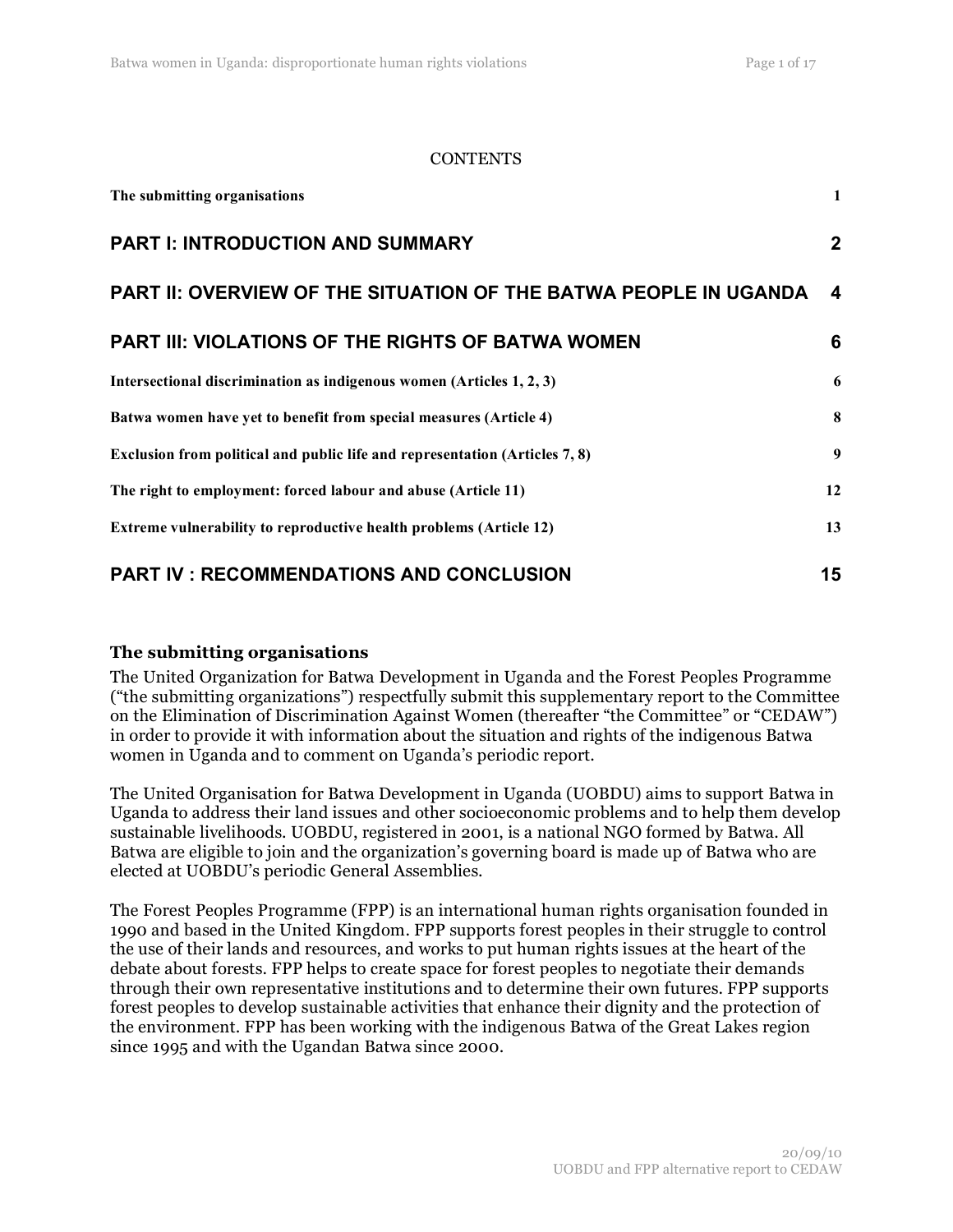### **PART I: Introduction and summary**

- 1. This report presents information pertaining to the violations of Batwa women's human rights as guaranteed under the Convention. Those violations are all linked to the multiple forms of discrimination that Batwa women experience as indigenous women in Uganda and which disproportionately violate their basic human rights and fundamental freedoms, their right to take part in political and public life, their right to be represented, their right to education, their right to employment and their right to health, respectively protected under the Convention by Articles 1, 2, 3, 4, 5, 7, 8, 9, 10, 11 and 12.
- 2. Across the globe, indigenous women are disproportionately affected by many intersecting discriminatory factors: gender, race or ethnicity, class, language, traditions, literacy, health situations, etc. For indigenous Batwa women in Uganda those factors are, among others and in addition to gender and ethnicity: landlessness, poverty, disregard from other members of society, low levels of literacy and education, vulnerability in the work environment and poor health conditions. Their human rights as women also have to be appreciated in the wider context of the communities in which they belong.
- 3. In spite of the wide protections and provisions in the Constitution of Uganda for special measures towards women and other vulnerable people's rights, Batwa women have yet to benefit from governmental affirmative actions to redress the imbalances and inequalities that they are subject to. They are excluded from public life and not represented in political instances. Their literacy and education levels are alarming. This also links to the need for vocational training in order to ensure the right to employment. In the work environment they also face various forms of abuse from which they should be protected in accordance with human rights law. As Batwa, they are for the most part exposed to forced labour in exchange for being allowed to stay on other peoples' land. Finally, Batwa women's health and reproductive health rights are violated as they are particularly vulnerable to sexual abuse and violence and have lost access to and knowledge of their traditional natural medicinal resources.
- 4. In view of the above, the submitting organisations respectfully request that the Committee emphasises, in its recommendations to Uganda, the fact that Batwa women experience multiple forms of discrimination, which are the result of the intersection between their gender and their ethnicity, and that for this reason, the measures to be taken by Uganda to redress the human rights violations that Batwa women face must encompass both their collective land rights as members of an indigenous group and their human rights as women.
- 5. In addition, the submitting organisations respectfully request that the Committee calls on Uganda to:
	- a. Urgently take special measures to ensure the effective protection of Batwa women's rights, first and foremost by taking reparation measures to restitute and/or compensate the loss of their ancestral lands and ensure that their land rights as indigenous peoples per international law are respected, in order to address the intersectional discrimination Batwa women face;
	- b. Collect and report data on Batwa women disaggregated with regards to all sectors of society, including political participation and representation, education, employment and health and collaborate with national human rights institutions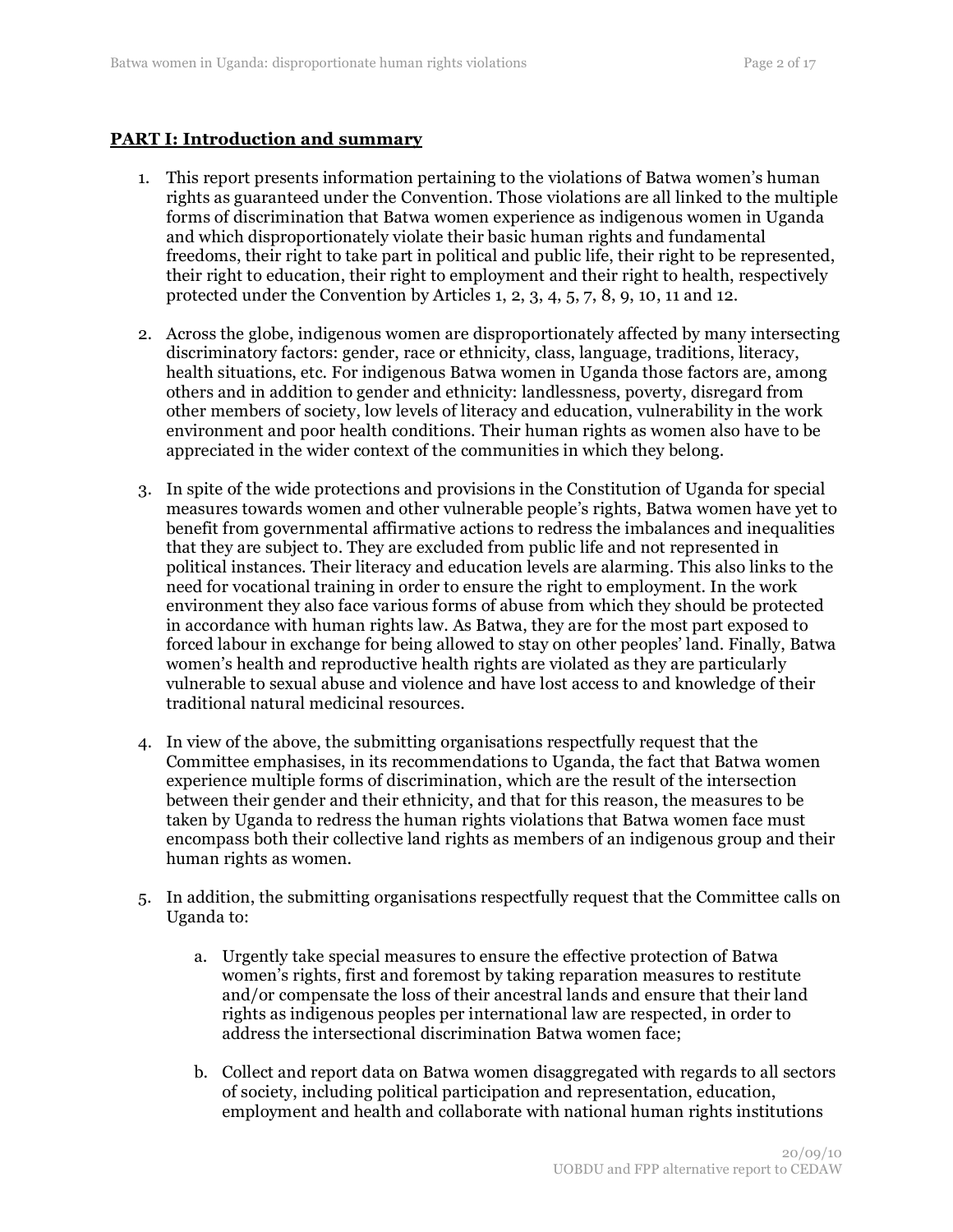to gather this data and send a report to the Committee which includes information on the measures taken to implement the rights of Batwa women;

- c. Take all necessary measures to ensure that the right of Batwa women to participate in political and public life and the right to be represented be effectively implemented. In particular, that Uganda consults and ensure effective participation on indigenous Batwa women in decisions concerning their right to land;
- d. Strengthen its monitoring of progress, for women and girls, in the implementation of its educational policies and programmes and gather and report data disaggregated by sex over time, on Batwa girls' and women's education and on the impact of the measures taken in this field;
- e. Take immediate steps to ensure equal access for Batwa girls and young Batwa women to all levels of education, and to retain girls in school, make every effort to improve the literacy of indigenous Batwa women, including through adequate resourcing of comprehensive programmes at formal and non-formal levels and through adult education and training;
- f. Take urgent measures to ensure that Batwa women are freed from forced labour practices and are guaranteed full enjoyment of their employment rights, and, in particular, to ensure Batwa women's access to vocational training;
- g. Guarantee the effective implementation of Batwa women's rights to health, notably by providing them access to their traditional medicinal plants;
- h. Take all necessary measures to ensure that the reproductive health rights of Batwa women are protected, notably by taking affirmative measures to raise social awareness of sexual illnesses and by ensuring access to free, viable and culturally sensitive reproductive health services to Batwa women.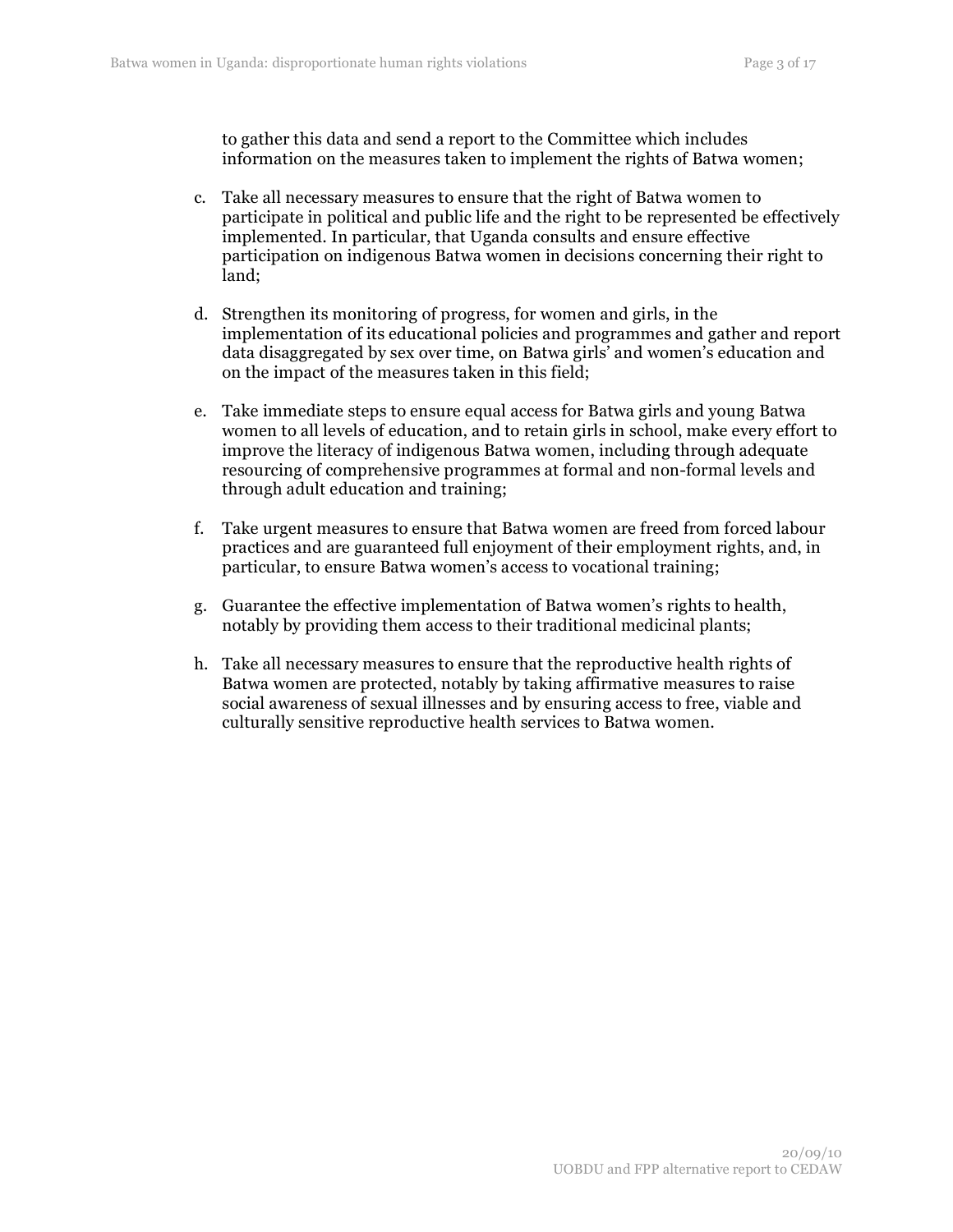# **PART II: Overview of the situation of the Batwa people in Uganda**

- 6. Originally, the Batwa were forest-dwelling hunter-gatherers, living and practising a traditional cultural and economic way of life in the high mountainous forest areas around Lake Kivu and Lake Edward in the Great Lakes region of Central Africa. The Batwa are widely accepted as the first inhabitants of the region, who were later joined by farmers and pastoralists. The Batwa are still to be found living in Rwanda, Burundi, Uganda and eastern Democratic Republic of Congo.
- 7. While accurate figures are difficult to determine and estimates from different sources vary, it is believed that approximately 6,700 Batwa live within the present State boundaries of Uganda, mainly in the south-west region. Data collected by UOBDU for the districts of Kisoro, Kanungu, Kabale, Mbarara, Ntungamo and Katovu count 3,135 Batwa, 2,987 of which are in Kabale, Kanungu and Kisoro. 1 These Batwa are former inhabitants of the Bwindi, Mgahinga and Echuya forests, from which they have been evicted and excluded over time by State action. The English colonial administration established conservation zones on these traditional forested territories in the 1930s, and in 1991, Uganda established Bwindi and Mgahinga as National Parks for gorillas and evicted the Batwa definitively from the forest*.* 2
- 8. The rest of their traditional forested territories were destroyed and fell under the control of agro-industry and conservation agencies. The Batwa were thus forced to abandon their traditional lifestyle based on hunting and gathering. Some were able to develop new means of survival as potters, dancers and entertainers. Others became dependent on occasional work and begging. Virtually all were rendered poor and landless. The Batwa became squatters living on the edges of society. They encounter prejudice and discrimination from the dominant society, which refers to them as "pygmies". This marginalized existence and discrimination continues largely unabated today. Their customary rights to land have not been recognized and they have received little or no compensation for their losses, resulting in a situation where almost half of all of Batwa remain landless and are living in extreme poverty.3
- 9. As summarized in a study contained in a Social Protection report prepared for Uganda's Ministry of Gender:

The entire community of Batwa are poor and depend on begging as a form of livelihood. Most are landless – out of about 2,000 Batwa pygmies in Western Uganda, only 74 have land – and are widely regarded as people "with no rights". Tax exemption for this group is taken as a sign that the government does not recognise them. Although other minorities are represented in parliament through

<sup>&</sup>lt;sup>1</sup> UOBDU, Batwa Data of December 2007, districts of Kisoro, Kabale, Kanungu, Mbarara, Katovu, Ntungamo, p. 4; A Situational Analysis of Gender-based Violence against Batwa Women in Kisoro, Kabale and Kanungu districts in Southwestern Uganda, A Research Carried out between November 2008 and April 2009 by African International Christian Ministry (AICM) and United Organisation for Batwa Development in Uganda (UOBDU), May 2009, p. 6.

<sup>&</sup>lt;sup>2</sup> See among others: African Commission on Human and Peoples' Rights, Report of the Working Group on Indigenous Populations/Communities (2005), p.22<br><sup>3</sup> Detailed information on the Batwa can be found in: Lewis, J, The Batwa Pygmies of the Great Lakes Region, MRG,

London, 2000; Woodburn, J. Indigenous discrimination: the ideological basis for local discrimination against huntergatherer minorities in sub-Saharan Africa, in Ethical and Racial Studies, Vol. 20, No.2, 1997, pp. 345-361; Jackson, D., Twa Women Twa Rights in the Great Lakes Region of Africa, MRG, London, 2003; Nelson, J. and Hossack, L. (eds.), From principles to practice: Indigenous peoples and protected areas in Africa, FPP, Moreton-in-Marsh, 2003.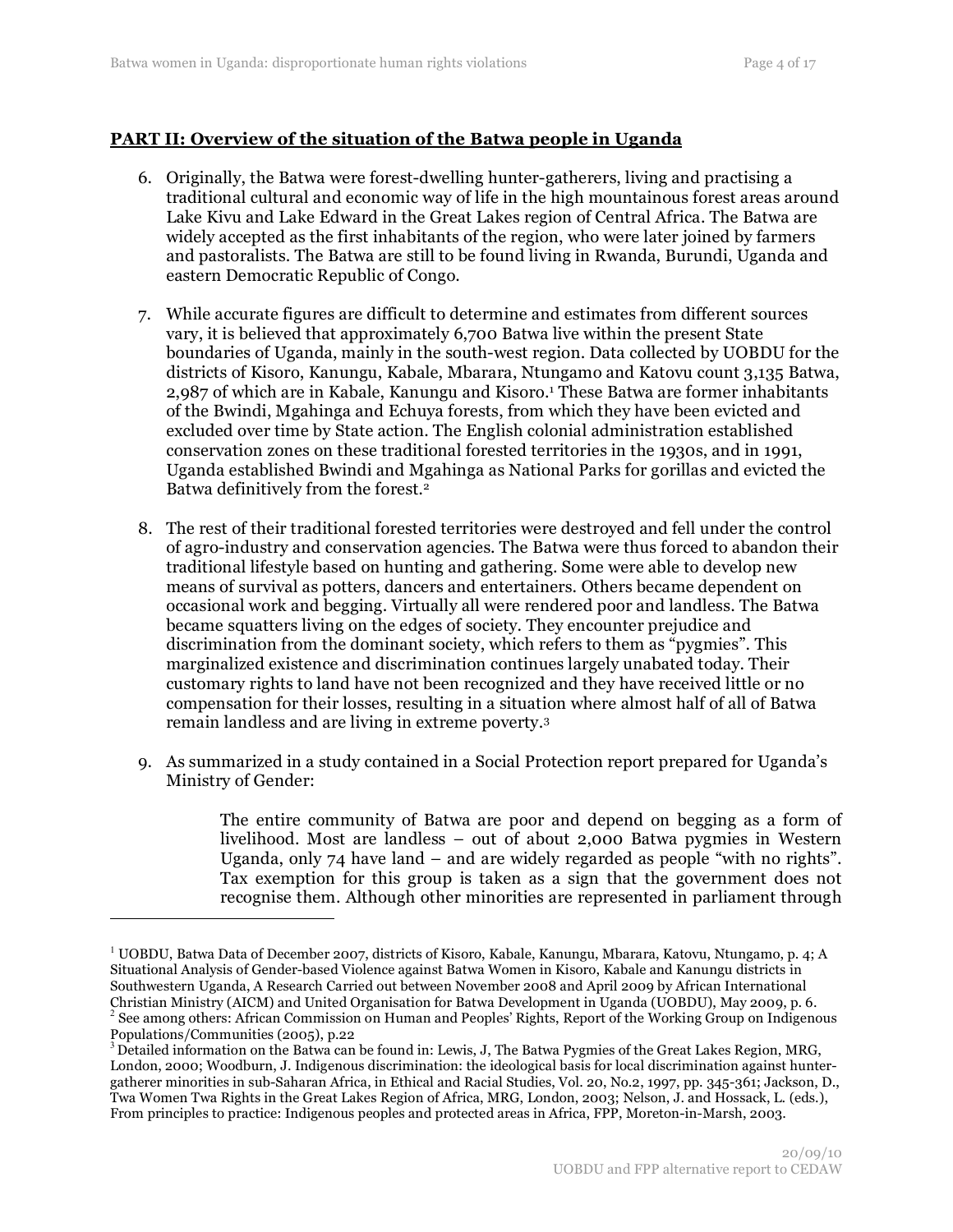NGOs and CBOs, the Batwa pygmies are not. Other ethnic groups despise them. They rarely eat on the same plate with neighbours. Although, they have been living in isolation, they have not escaped the HIV/AIDS epidemic. Their housing conditions are very poor and they lack access to social services such as running water and health facilities. This group can be seen as chronically poor. Their children experience high rates of malnutrition and there is societal discrimination against them. As a result of all these problems, they are demotivated [*sic*] as a group and seem to be resigned to their situation.4

- 10. The African Commission on Human and Peoples' Rights on numerous occasions addressed the lack of recognition of the Batwa as indigenous peoples.<sup>5</sup> The African Commission expressed its concerns regarding "the exploitation, the discrimination and the marginalization of indigenous populations in particular the Batwa people of Uganda<sup>"6</sup> and denounced "the failure to recognise the Batwa peoples as indigenous as guaranteed under the African Charter".7 The African Commission urged the State to "ensure that the rights of indigenous people in particular the Batwa people of Uganda are respected." 8
- 11. Uganda's failure to respect its international obligations and to protect and recognise the Batwa as indigenous peoples under international law disproportionately affects Batwa women, who, as stressed by the African Commission's Working Group on Indigenous Populations/Communities in its country visit report on Uganda, are in a very vulnerable situation in general.9 The paragraphs below explain in more details how the rights of indigenous Batwa women in Uganda under the Convention on the Elimination of All Forms of Discrimination Against Women (thereafter 'the Convention' or 'ICEDAW') are violated.

<sup>&</sup>lt;sup>4</sup> Institute of Development Studies, Social Protection in Uganda: Study to inform the development of a framework for social protection in the context of the Poverty Eradication Action Plan: Phase 1 report: Vulnerability Assessment and Review of Initiatives, Chapter 3 "Analysis of Vulnerability in Uganda", p.44, Sussex, 2002, available at: http://www.ids.ac.uk/ids/pvty/pdf-files/UgandaCh3.pdf <sup>5</sup> Concluding Observations of the African Commission on the 2nd Periodic Report of the Republic Of Uganda**,** 40th

Ordinary Session of the African Commission on Human and Peoples' Rights, Banjul, the Gambia, 15 to 29 November 2006, paragraph 23 and 34; Concluding Observations of the African Commission on the 3rd Periodic Report of the Republic Of Uganda<sub></sub>, 45<sup>th</sup> Ordinary Session of the African Commission on Human and Peoples' Rights, Banjul, the Gambia,13 to 27 May 2009, paragraphs 19, 36 and recommendation k).

 $^6$  Concluding Observations of the African Commission on the 3rd Periodic Report of the Republic Of Uganda, 45th Ordinary Session of the African Commission on Human and Peoples' Rights, Banjul, the Gambia,13 to 27 May 2009, paragraph 36.<br><sup>7</sup> Concluding Observations of the African Commission on the 3<sup>rd</sup> Periodic Report of the Republic Of Uganda<sup>,,</sup> 45<sup>th</sup>

Ordinary Session of the African Commission on Human and Peoples' Rights, Banjul, the Gambia,13 to 27 May 2009, paragraph 19.

Concluding Observations of the African Commission on the 3<sup>rd</sup> Periodic Report of the Republic Of Uganda<sup>,, 45th</sup> Ordinary Session of the African Commission on Human and Peoples' Rights, Banjul, the Gambia,13 to 27 May 2009, recommendation k.

<sup>9</sup> Research and Information Visit to the Republic of Uganda, 14-17, 24-29 July 2006, Report of the African Commission's Working Group on Indigenous Populations/Communities, ACHPR and IWGIA, 2009.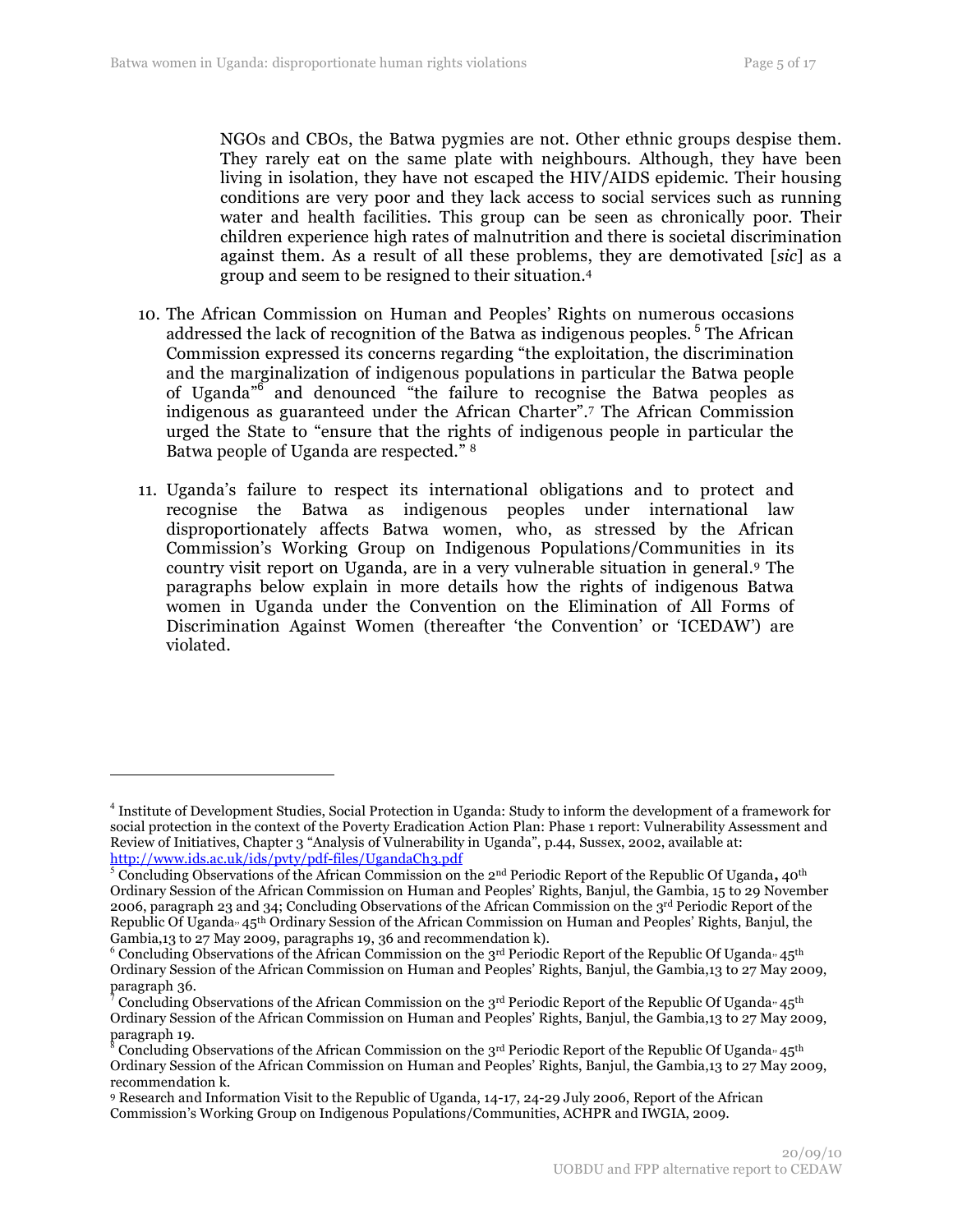## **PART III: Violations of the rights of Batwa women**

 $\overline{a}$ 

12. Uganda ratified ICEDAW on 22 July 1985. It did not ratify the Optional Protocol to the Convention. Uganda is also State party to a number of other important human rights treaties, such as the International Covenant on Civil and Political Rights, the International Covenant on Economic Social and Cultural Rights, the International Convention on the Elimination of All forms of Racial Discrimination and the African Charter on Human and Peoples' Rights.

# **Intersectional discrimination as indigenous women (Articles 1, 2, 3)**

- 13. It is widely acknowledged by international human rights bodies that indigenous women experience multiple forms of discrimination.<sup>10</sup> Because of their gender and ethnicity, but also in many cases, because they belong to linguistic or other types of minorities, which often creates significant obstacles to their ability to access education and employment and generally impedes the implementation of their economic social and cultural rights.11
- 14. The intersection between race and gender that indigenous women face was notably explained by two former United Nations' Special Rapporteurs on Violence Against Women, its Causes and Consequences, Radhika Coomaraswamy and Yakin Ertürk. 12 As stated by Ertürk during a session of the United Nation's Permanent Forum on Indigenous Issues in 2008:

Indigenous women stand at the intersection of gender and racial inequality. ... It has also become well known that since women are not a homogenous category, gender equality strategies designed in a vacuum do not work. Failure to recognize the intersectional nature of systems of oppression and integrate a racial and gender perspective when analyzing indigenous women's status will ultimately result in further reinforcing their subordination to both patriarchy and racism. Therefore, in addressing the status of indigenous women, it is essential to identify

<sup>&</sup>lt;sup>10</sup> See among others: Concluding comments of the Committee on the Elimination of Discrimination against Women : Nicaragua, UN Doc., CEDAW/C/NIC/CO/6, 2 February 2007, at paragraph 31: "The Committee is concerned about the situation of indigenous and Afro-descendent women and the multiple forms of discrimination they face, which limit their de facto enjoyment of their human rights and full participation in all spheres of life."; Concluding observations of the Committee on the Elimination of Racial Discrimination : Ecuador, CERD/C/62/CO/2, 2 June 2003, paragraph 15: « The Committee notes that women belonging to ethnic minorities are subject to double discrimination, based on their ethnic origin as well as their gender. […] In formulating the action plan on the rights of women, the State party should address the problem of double discrimination against women belonging to ethnic minorities as well as their lack of political representation in Ecuador, in line with the Committee's General Recommendation XXV on gender-related dimensions of racial discrimination »; United Nations Human Rights Council Resolution 7/24 of 28 March 2008; United Nations Human Rights Council Resolution 11/2 of 17 June, 2009. <sup>11</sup> For more details on indigenous women multiple discrimination, see among others: F Banda and C Chinkins, Gender, Minorities and Indigenous Peoples, MRG 2004 ; See also: Jessie Fredlund, Indigenous women overcome multiple obstacles, ILO Gender Bureau and INDISCO, International Labour Organisation, 2007, available at

 $\langle$ http://www.ilo.org/wow/Articles/lang--en/WCMS\_082012><br><sup>12</sup> Integration of the Human Rights of Women and the Gender Perspective - Violence Against Women, Report of the Special Rapporteur on violence against women, its causes and consequences, Ms. Radhika Coomaraswamy, on trafficking in women, women's migration and violence against women, submitted in accordance with Commission on Human Rights resolution 1997/44, E/CN.4/2000/68, 29 February 2000 ; 15 Years of the United Nations Special Rapporteur on Violence against Women (1994-2009)—A Critical Review, Initiated and guided by Yakin Ertürk, United Nations, 2009.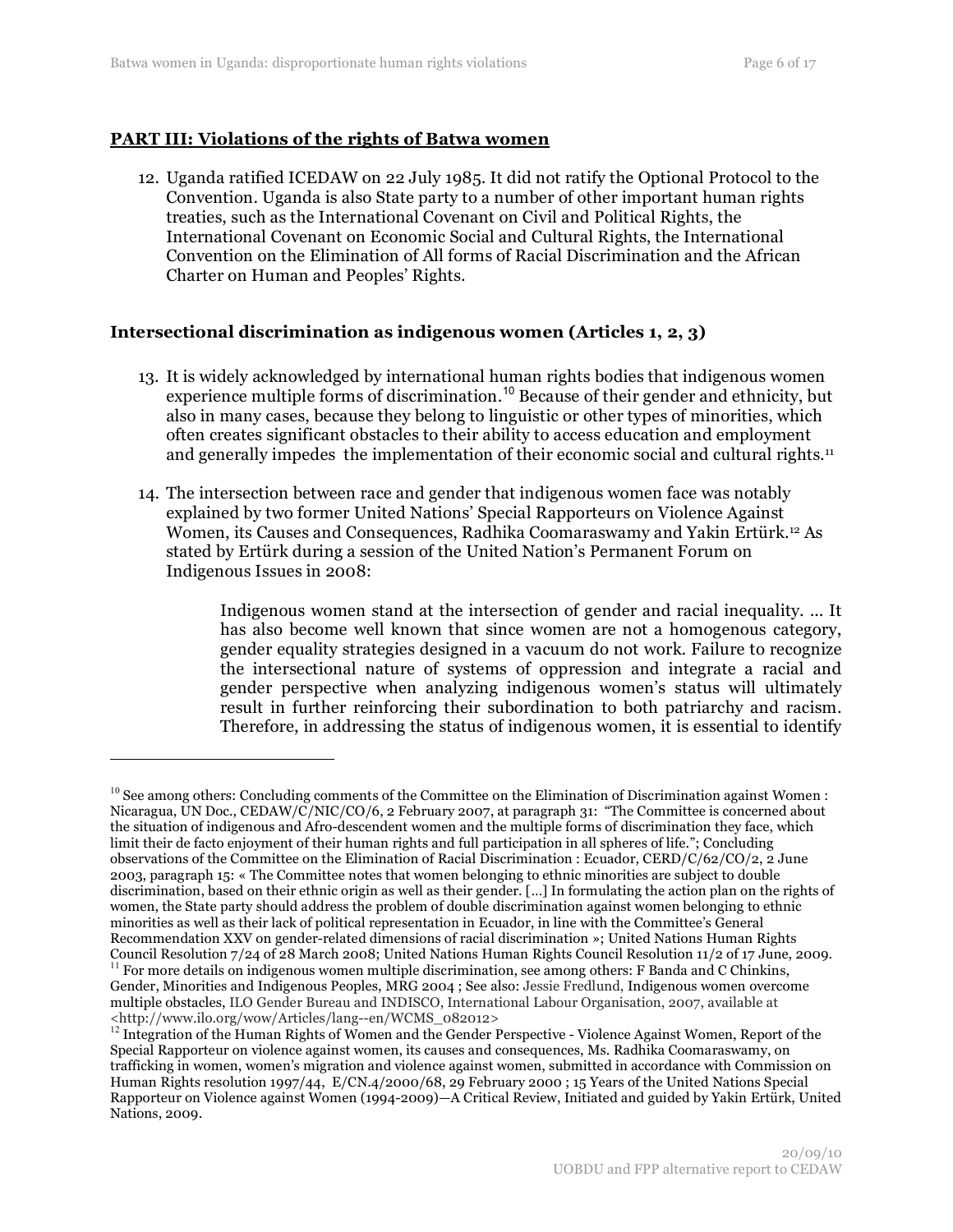racial elements of gender discrimination as well as the gendered elements of race discrimination.13

- 15. The Committee on the Elimination of Racial Discrimination (CERD) also adopted, in 2000, General recommendation XXV on gender-related dimensions of racial discrimination in order to address discrimination towards women belonging to certain ethnic groups such as indigenous women. CERD has been using this recommendation to urge States to ensure protection of the rights of indigenous women.14
- 16. The multiple layers and intersections of discrimination towards indigenous women was also stressed by CEDAW in several of its Concluding comments following the examination of periodic State reports. In 2007, CEDAW expressed that it was "concerned that widespread poverty and poor socio-economic conditions are among the causes of the violation of women's human rights and discrimination against rural, indigenous and minority women. The Committee is further concerned about racism and multiple forms of discrimination against Afro-Peruvian women" and urged Peru "to pay special attention to the needs of rural, indigenous and minority women, ensuring that they participate in decision-making processes and have full access to justice, education, health services and credit facilities."15
- 17. Also in 2007, CEDAW recommended that awareness-raising and legal literacy campaigns targeting women, include indigenous women and urged the State of Honduras to provide legal aid services for indigenous women and make women aware of their right to file complaints against government officials who fail to apply the relevant laws for the benefit of women and to monitor the outcome of such complaints.16 Gender equality was again reported as a particular area of concern for CEDAW with regards to the most vulnerable sectors of society, including indigenous women in Brazil, because of the extra layers of discrimination they are subject to. 17
- 18. This experience of intersectional discrimination is also shared by Batwa women in Uganda. Several reports show that Batwa women experience human rights violations as women belonging to an indigenous group which forms a minuscule proportion of the population of Uganda and which has been historically marginalised and rendered landless by the State. As Batwa, their land rights were violated as they were forcibly dispossessed of their ancestral lands, a situation that persists. They have never been compensated for this loss. Each of the violations of the Uganda Batwa women's human

<sup>13</sup> Yakin Ertürk, Statement at the United Nations Permanent Forum on Indigenous Issues, 18 May 2008. <sup>14</sup> General Recommendation No 25 on gender-related dimensions of racial discrimination, Committee on the Elimination of Racial Discrimination, 2000; Concluding observations of the Committee on the Elimination of Racial Discrimination: Ecuador, CERD/C/62/CO/2, 2 June 2003, paragraph 15: « The Committee notes that women belonging to ethnic minorities are subject to double discrimination, based on their ethnic origin as well as their gender. […] In formulating the action plan on the rights of women, the State party should address the problem of double discrimination against women belonging to ethnic minorities as well as their lack of political representation in Ecuador, in line with the Committee's General Recommendation XXV on gender-related dimensions of racial

discrimination »<br><sup>15</sup> Concluding comments of the Committee on the Elimination of Discrimination against Women: Peru, UN Doc.,<br>CEDAW/C/NIC/CO/6, 2 February 2007, at paragraphs 36-37.

 $^{16}$  Concluding comments of the Committee on the Elimination of Discrimination against Women: Honduras, UN doc., CEDAW/C/HON/CO/6, 10 August 2007, paragraph 13.

 $17$  Concluding comments of the Committee on the Elimination of Discrimination against Women: Brazil, CEDAW/C/BRA/CO/6, 10 August 2007.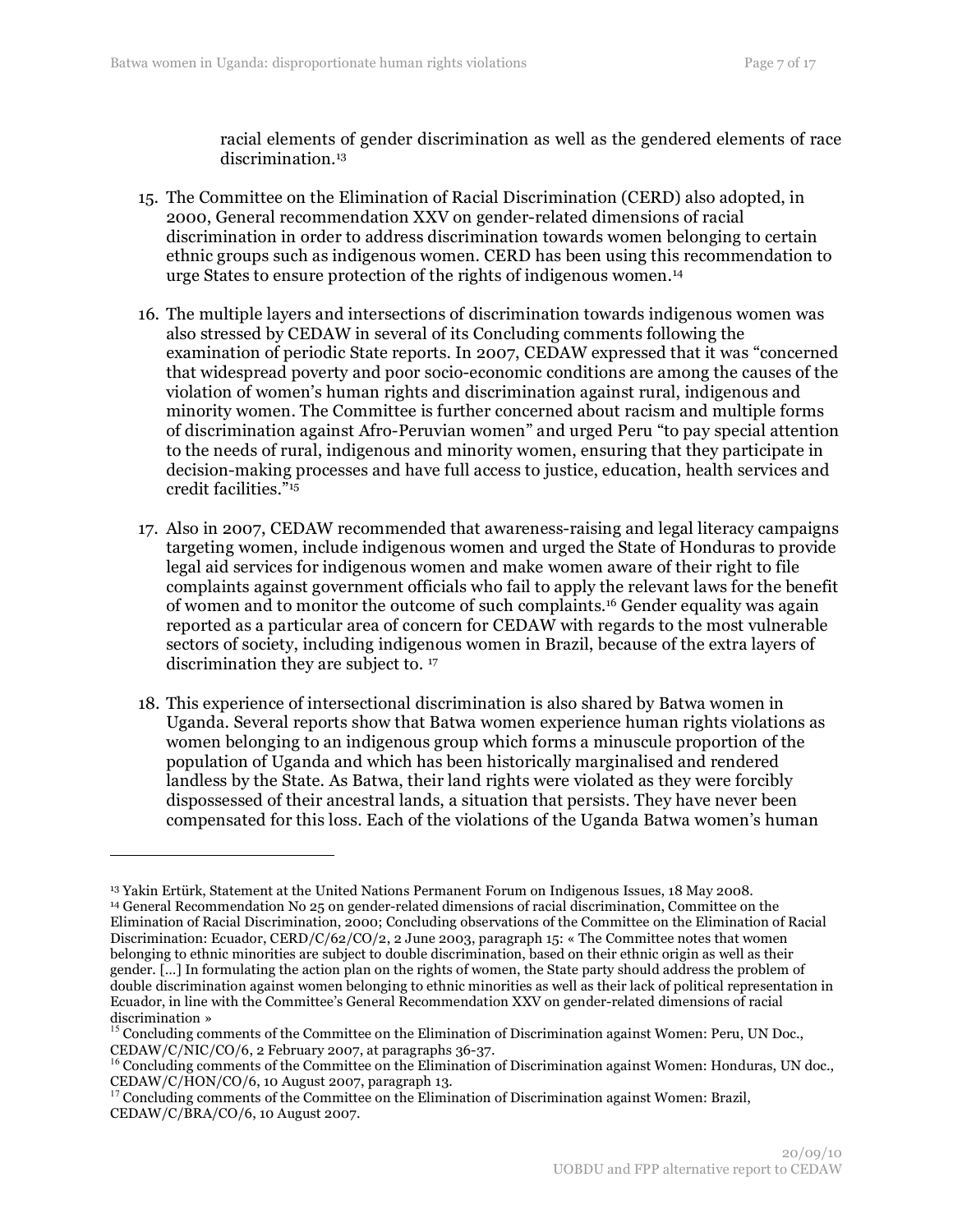rights that are presented in this report are therefore inextricably linked to their land rights.

19. The need to appreciate further this intersection between indigenous peoples' collective rights and the rights of indigenous women was stressed by the Special Rapporteur on Violence against Women (SRVAW) in a report analysing the role of the United Nations's special mechanisms:

> Article 44 of the United Nations Declaration on the Rights of Indigenous Peoples (2007) emphasizes that all the rights and freedoms recognized in the Declaration are equally guaranteed to male and female indigenous individuals. The Declaration further calls upon the States to take effective measures and, where appropriate, special measures to ensure continuing improvement of the economic and social condition of indigenous peoples, with particular attention to the rights and special needs of indigenous elders, women, youth, children and persons with disabilities. Notably, it also calls upon States to take measures to ensure that indigenous women and children enjoy full protection and guarantees against all forms of violence and discrimination. Clearly, the SRVAWs' work in relation to violence in the family and the community, in relation to culture, and in relation to the impact of economic, social and reproductive health policies requires contextualization to indigenous women to ensure that this Declaration is applied with reference to its intersection with gender-based violence, and keeping in mind indigenous women's right to be free from violence and discrimination while furthering indigenous peoples' collective rights.18

The Special Rapporteur called on the United Nations' special mechanism to take the lead in this recent area of developments in international law.

20. The submitting organisations request that the Committee adopts an approach in line with this in considering the human rights violations of Batwa women in Uganda and addresses recommendations to the State that will encompass both their collective land rights as members of an indigenous group and their human rights as women.

#### **Batwa women have yet to benefit from special measures (Article 4)**

- 21. While Uganda's Constitution guarantees equality and freedom from discrimination19, the rights of women<sup>20</sup>, and prescribes that affirmative action be taken to redress imbalances that exist both for women and for groups marginalised on the basis of gender, age, disability or any other reason created by history, tradition or custom<sup>21</sup>, no special measures are being taken by Uganda to address the particularly vulnerable situation of Batwa women.
- 22. The periodic report of Uganda submitted to the Committee makes no mention of Batwa

<sup>&</sup>lt;sup>18</sup> 15 Years of the United Nations Special Rapporteur on Violence against Women (1994-2009)—A Critical Review, Initiated and guided by Yakin Ertürk, United Nations, 2009, p.49.

<sup>19</sup> Uganda Constitution of 1995, Article 21.

 $20 \text{ Uganda Constitution of } 1995$ , Articles 33, 33(5).

<sup>21</sup> Uganda Constitution of 1995, Article 32.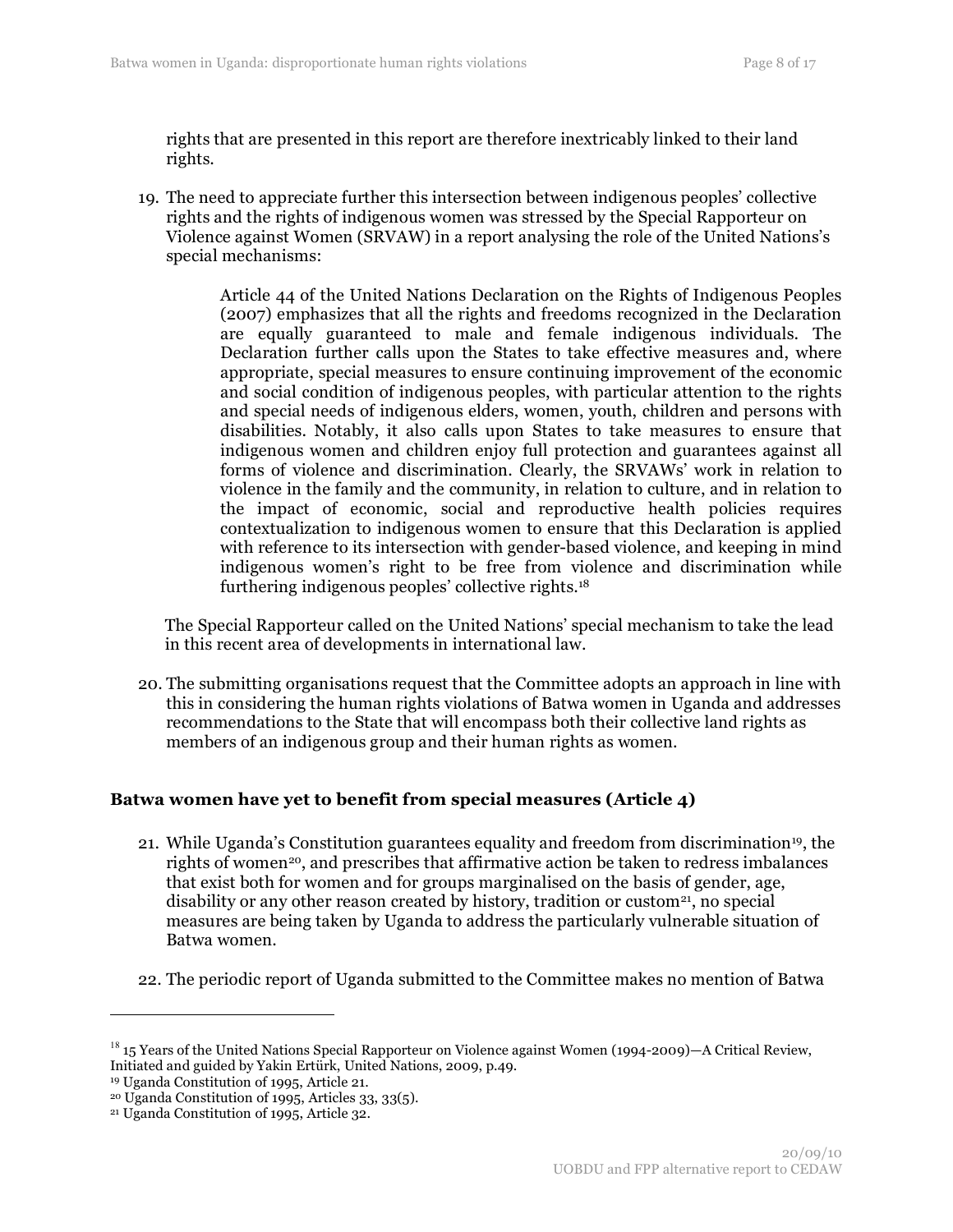people or women. Governmental disaggregated data on Batwa women are also not available. CEDAW and other UN treaty bodies often requested that States provide disaggregated data and detailed information on indigenous women.<sup>22</sup> In the same way the Special Rapporteur on the rights of women in Africa called on African States and civil society partners for further efforts in research and gathering information on the human rights situation of indigenous women in Africa.23

- 23. The Committee in the past recommended the adoption of special measures to overcome the impacts of the many layers of discrimination that indigenous women face.<sup>24</sup> The submitting organisations respectfully request that the Committee calls on the State to urgently take special measures to ensure the effective protection of Batwa women's rights, to gather disaggregated data on Batwa women and present the results in a report to the Committee.
- 24. The Committee should also request that national human rights institutions in particular such as the Uganda Human Rights Commission and newly operational Equal Opportunities Commission established by Article 32(3) and 32(4) of the Constitution and the Equal Opportunities Commission Act also report on their actions to implement the rights of Batwa women.

# **Exclusion from political and public life and representation (Articles 7, 8)**

25. Article 36 of the Constitution of Uganda states that minorities have the right to participate in decision-making processes and their views and interests shall be taken into account in the making of national plans and programmes. Article 33(4) also guarantees equal opportunities for women in political economic and social activities. However, there are no Batwa women in political positions at any level of government in Uganda. In 2010, for the first time, a disabled Mutwa campaigned and was elected as chairman of disabled people in Murambo – Butanda sub-county in Kabale district. He was also elected as the vice chairman at the Parish level. While other neighbouring countries such and Rwanda and Burundi count Batwa representatives in some political positions, Uganda has yet to ensure that both the Batwa people and Batwa women are fairly represented.

 $^{22}$  See for example: Concluding comments of CEDAW on Chile's second and third periodic reports, Supplement No. 38 (A/54/38/Rev.1), 1999, paragraph 232: "The Committee requests the Government to include in its next report data on progress in the situation of rural and indigenous women, especially as regards their health, employment and educational status."; See also Concluding comments of the Committee on the Elimination of Discrimination against Women: Guatemala, CEDAW/C/GUA/CO/6, 2 June 2006, paragraphs 35-36; See also: Concluding observations of the Committee on the Elimination of Racial Discrimination: ARGENTINA, CERD/C/65/CO/1, 10, December 2004, paragraph 14; See also Concluding comments of the Committee on the Elimination of Discrimination against Women: Bolivarian Republic of Venezuela, CEDAW/C/VEN/CO/6, 31 January 2006, paragraph 18.

<sup>&</sup>lt;sup>23</sup> Statement by Soyata Maïga, Special Rapporteur on the rights of women in Africa during a side event on indigenous women's rights held on the occasion of the  $44<sup>th</sup>$  Ordinary Session held in November 2008.

<sup>&</sup>lt;sup>24</sup> See Concluding comments of the Committee on the Elimination of Discrimination against Women: Australia, CEDAW/C/AUL/CO/5, 3 February 2006, paragraphs 30-31; See also Concluding comments of the Committee on the Elimination of Discrimination against Women: Nicaragua, UN Doc., CEDAW/C/NIC/CO/6, 2 February 2007, at paragraph 32: "The Committee encourages the State party to adopt concrete, targeted measures to accelerate the improvement of conditions of indigenous women and women of African descent in all spheres of life. It calls upon the State party to ensure that indigenous women and women of African descent have full access to appropriate education and health services and can fully participate in decision-making processes. It requests the State party to include information and data and trends over time on the situation of indigenous women and women of African descent and on the impact of measures taken to overcome multiple discrimination against them in its next periodic report."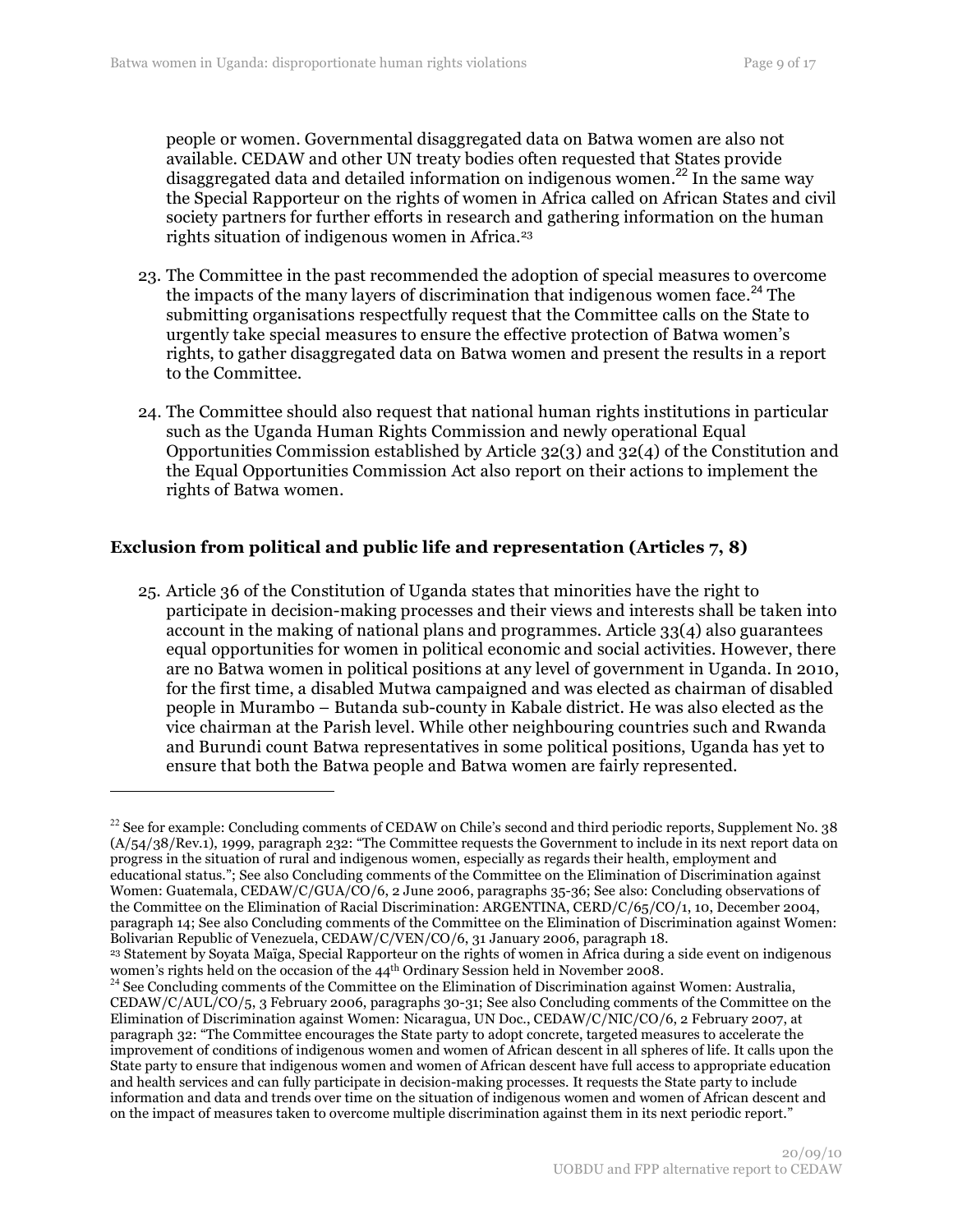- 26. Historically and still today, Batwa people and Batwa women are not consulted in matters of political and public life and in decisions affecting their rights to own and control their ancestral lands. After the Bwindi, Mgahinga and Echuya forests creation, 82% of Batwa were entirely landless, living either as squatters on the land of others, on government land or on church land.<sup>25</sup> In 2004, 44 % of Batwa were found to not even have land on which to build a hut.<sup>26</sup> Data collected in 2007 by UOBDU show that the landless in Kisoro represent 50.4%, Kabale 61.4%, Kanungu 20.9%, while Mbarara, Katovu and Ntungamo landless represent 100% of the total house holds.27
- 27. As a result of their exclusion from their ancestral forests and the loss of their traditional lifestyle, the majority of Ugandan Batwa also suffer severe poverty, discrimination and socio-political exclusion. The Batwa are seen by the dominant society as backward and childish, incapable of speaking for or representing themselves. They are presumed to be thieves and are considered dirty, ignorant and immoral. They are often not allowed to draw water from a well at the same time as others, and intermarriage with other ethnic groups is frowned upon.28
- 28. Such discrimination is still widespread in rural areas and impacts negatively on Batwa lives on a daily basis. In this current state of affairs, Batwa women stand very little chance to be politically represented. Their low level of literacy<sup>29</sup>, the obstacles they face in employment<sup>30</sup> and their vulnerable health situation<sup>31</sup> also impede on their chances to eventually be chosen as political candidates. They are, as women, disproportionately discriminated against and are far from being perceived as potential political agents by the authorities and the members of dominant neighbouring ethnic groups.
- 29. In past years, the Committee also issued standards on the right to participate in political and public life as well as on the right to representation of indigenous women.32 The submitting organisations respectfully request that the Committee asks Uganda to take all necessary measures to ensure that the right of Batwa women to participate in political and pubic life and the right to be represented be effectively implemented. In particular, the Committee should request that Uganda consults and ensures effective participation of indigenous Batwa women in decisions concerning their right to land.The right to education: only one Mutwa at university level (Article 10)

<sup>25</sup> Kabananukye, K. and Wily, L, Report on a Study of the Abayanda Pygmies of South Western Uganda, Kabale, Mgahinga and Bwindi Impenetrable Forest Conservation Trust, 1996, at p. 116.

<sup>26</sup> United Organisation of Batwa Development in Uganda (UOBDU), *Report about Batwa data*, August 2004, Uganda, p.3.

<sup>27</sup> UOBDU, Batwa Data of December 2007, districts of Kisoro, Kabale, Kanungu, Mbarara, Katovu, Ntungamo, p.6 28 Lewis, above note 1 at pp. 13-18.

<sup>29</sup> See the section on the right to education in this report.

<sup>30</sup> See the section on the right to employment below in this report.

 $31$  See the section on the right to health below in this report.<br> $32$  Among others: Concluding comments of CEDAW on Suriname's third periodic report, General Assembly Official Records Sixty-second Session Supplement No. 38 (A/62/38), 2007, paragraphs, 308-309; Concluding comments of CEDAW on Colombia's combined fifth and sixth periodic reports, General Assembly Official Records Sixty-second Session Supplement No. 38 (A/62/38), 2007, paragraphs 432-433; Concluding comments of the Committee on the Elimination of Discrimination against Women: Australia, CEDAW/C/AUL/CO/5, 3 February 2006, paragraphs 16-17; Concluding comments of the Committee on the Elimination of Discrimination against Women: Guatemala, CEDAW/C/GUA/CO/6, 2 June 2006, paragraphs 27-28.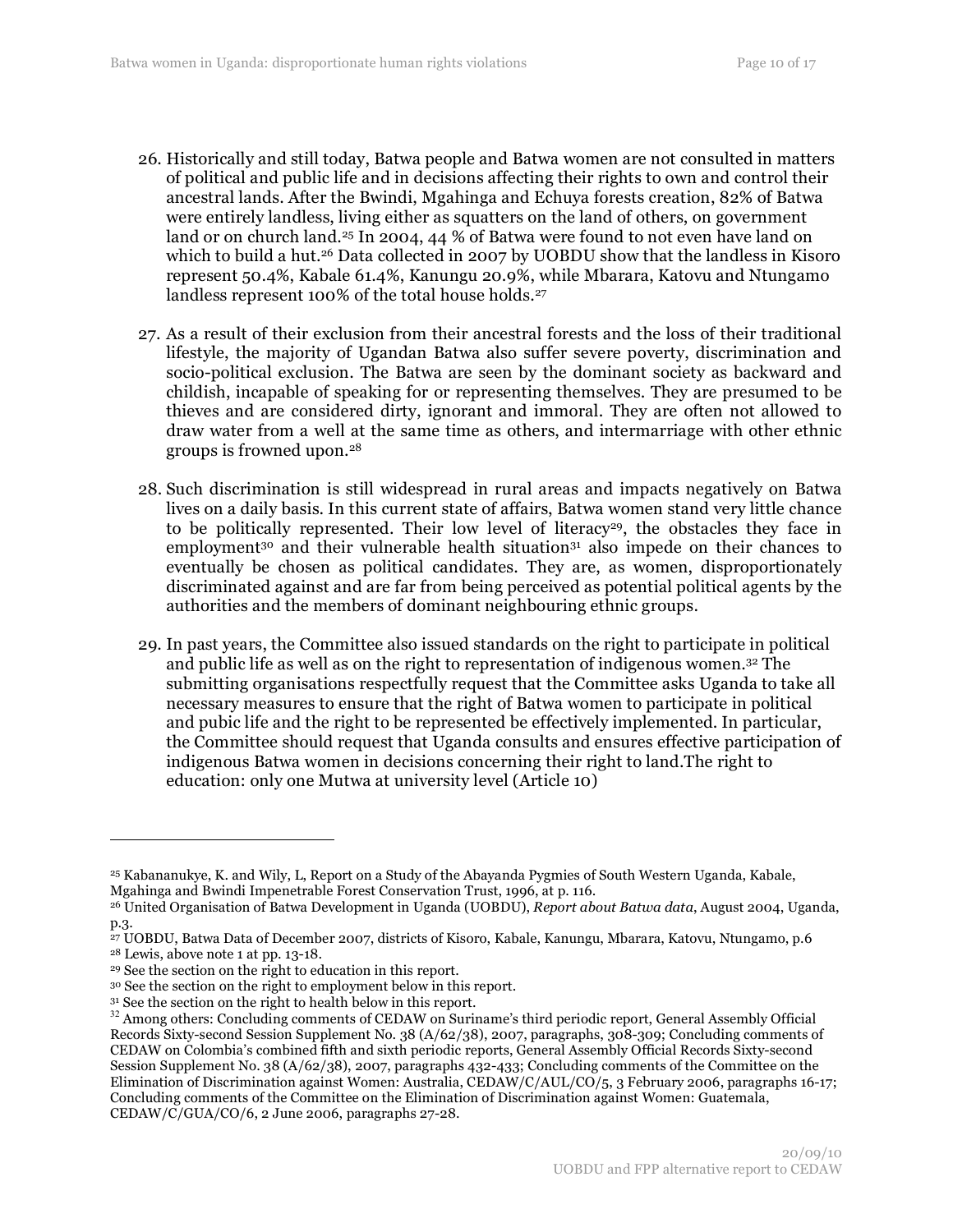- 30. The right to education is stated in Uganda's Constitution.33 However, various factors are impeding on the realisation of education rights for the Batwa. Some are socio-economic, such as poverty levels in Uganda and extreme poverty levels for the Batwa communities. The hidden costs of education, the absence of community support, the discrimination that Batwa face in schools, which includes teachers' attitudes and the culturally inadequate way in which the text books are prepared and used are other factors impeding on the Batwa's right to education in Uganda. <sup>34</sup>
- 31. In addition to this historical marginalisation and discrimination based on their ethnic identity, Batwa girls and young Batwa women face gender discrimination: they are dissuaded from pursuing studies in order to help sustain the family at home; they marry at an early age and too often experience severe complications during their pregnancies; because of poverty they also do not have access to the basic sanitary hygiene products necessary for them to attend classes during their menstruations, etc.35
- 32. After many years of sustained efforts from civil society organisations, the first Mutwa women entered university in 2009. This, however, does not represent the general situation. Literacy rates for Batwa people in general are very low and for Batwa women in the Great Lakes region they are generally much lower than those of Batwa men.36 There is no official data coming from the State on education among Batwa populations. Local NGOs have carried out some studies and gathered the following information: out of 44 Batwa respondents in Kisoro, Kabala and Kanungu districts, 59.1 % have never been to school, 31.8% possess primary level and 4% possess functional adult literacy; a study published in 2008 by the African International Christian Ministry, a Uganda NGO, shows that "about 81% of the adult male Batwa and 90% of the females did not know how to read and write, interpret or manipulate numbers."<sup>37</sup>
- 33. The submitting organisations considerately argue that the Committee should follow the similar approach taken in its Concluding comments on Nicaragua's State report38 and urge Uganda to strengthen its monitoring of progress, for women and girls, in the implementation of its educational policies and programmes and gather and report data disaggregated by sex over time, on Batwa girls' and women's education and on the impact of the measures taken in this field. The Committee should also recommend that Uganda takes steps to ensure equal access for Batwa girls and young Batwa women to all levels of education, and to retain girls in school, make every effort to improve the literacy of indigenous Batwa women, including through adequate resourcing of comprehensive programmes at the formal and non-formal levels and through adult education and training.

<sup>36</sup> United Organisation of Batwa Development in Uganda (UOBDU), Report about Batwa data, August 2004, Uganda, pp 6-7; Jackson, D., Twa Women Twa Rights in the Great Lakes Region of Africa, MRG, London, 2003, at p.14

African International Christian Ministry, 2008, quoted in : A Situational Analysis of Gender-based Violence against Batwa Women in Kisoro, Kabale and Kanungu districts in Southwestern Uganda, A Research Carried out between November 2008 and April 2009 by African International Christian Ministry (AICM) and United Organisation for Batwa Development in Uganda (UOBDU), May 2009, at p.13.

<sup>&</sup>lt;sup>33</sup> Uganda Constitution of 1995, Articles 30 and 34(2).<br><sup>34</sup> F. Warrilow, The Right to Learn: Batwa Education in the Great Lakes Region of Africa, MRG, London, 2008.<br><sup>35</sup> F. Warrilow, The Right to Lear: Batwa Education in

 $38$  Concluding comments of the Committee on the Elimination of Discrimination against Women : Nicaragua, UN Doc., CEDAW/C/NIC/CO/6, 2 February 2007, at paragraphs 25-26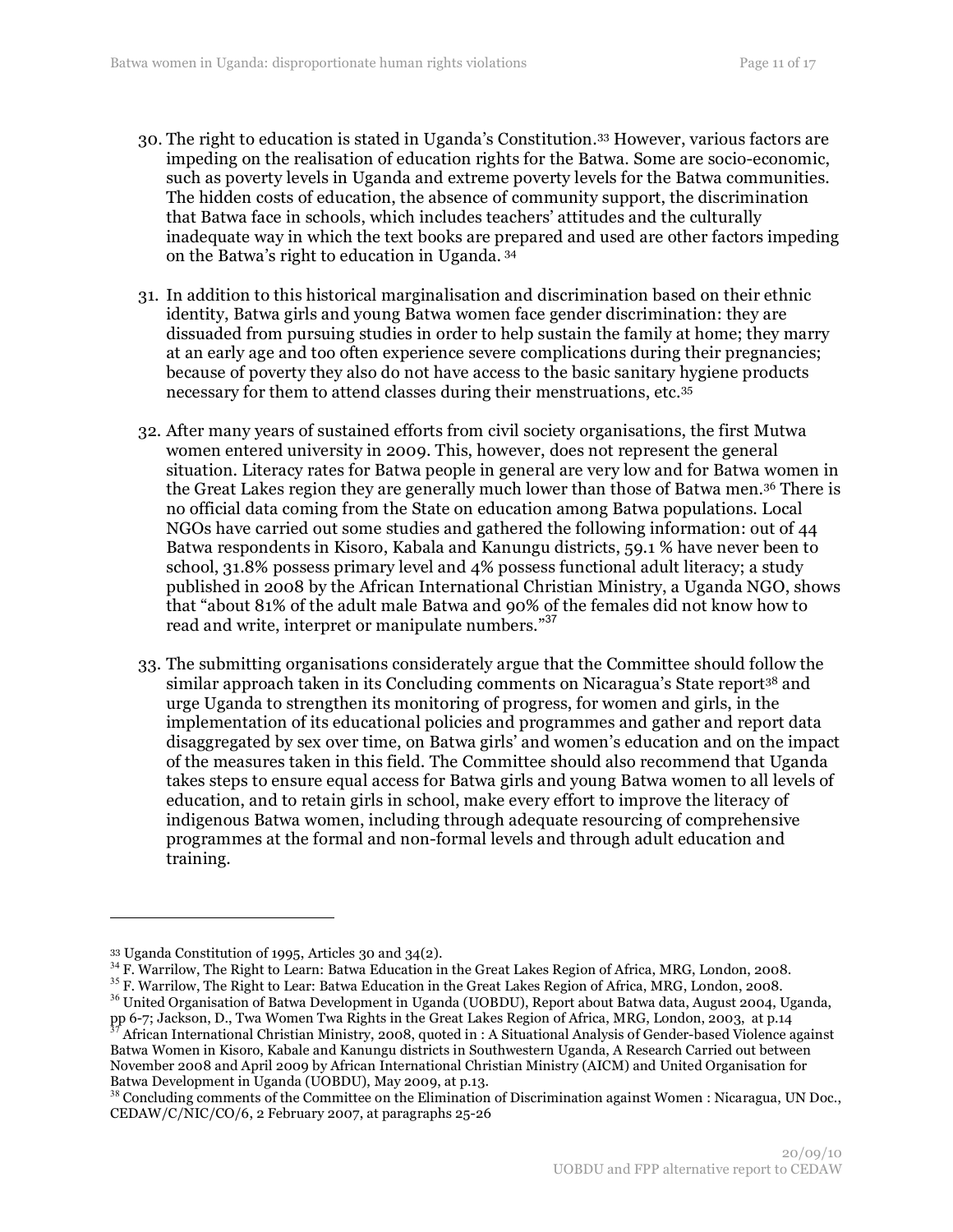# **The right to employment: forced labour and abuse (Article 11)**

- 34. Discrimination, poverty and exclusion directly affect Batwa women and people's ability to find work and positions of responsibility in Ugandan society. The majority of Batwa communities remain isolated from the rest of Ugandan society due to their poverty and the mutual distrust that exists between the Batwa and Uganda's other ethnic groups, as well as their lack of access to information and low self-confidence in being able to take advantage of opportunities open to them. Ninety-eight percent of Batwa adults of working age living in south-west Uganda were reported to be unemployed in 2004.39
- 35. To survive, many Batwa women work merely as casual labourers on the farms of neighbouring communities and receive as compensation only "the right to stay on the landlord's property, cultivate a small piece of his land and [receive] handouts of food and old clothing."40 This situation not only highlights the failure of Uganda to protect Batwa women's right to equitable conditions of work, it evidences the extreme and unchecked employment exploitation of the Batwa people as a group in what can only be considered as a situation akin to bonded labour or slavery.
- 36. Exploitation by landlords is common, with many Batwa working the farms of others in exchange for the temporary right to stay on the landlord's property. One Batwa woman described the situation in this way:

These people who let us stay on their land, they call on us to cultivate. If we refuse they say 'Move away, we no longer want you.' We are not settled here, because other local people are pressing the landowners saying 'What do you need Batwa for?' and at any time we may have to shift and settle elsewhere. If the owners are sympathetic, they move us to another bit of land, which we fertilise for them by living on it. The landlords don't let us put up toilets because they don't want anything permanent on their land, or holes which could be a problem for cultivation later. But if they catch us defecating in the fields, they are angry. My daughter was caught and was forced to remove the faeces with her hands.*<sup>41</sup>*

37. Generally Batwa women earn 50% less than men.42 They have to rely on begging or badly paid work and struggle to afford enough food with their wages.43 A study on genderbased violence against Batwa women in Uganda was carried out by civil society in 2008- 2009 and showed that Batwa women in Uganda are vulnerable to abuse in the work environment, through forced labour, sexual exploitation and beatings.44 Batwa women also reported that working empowers them and prevents situations where they have to

 $^{39}$  UOBDU, above note 26 at pp. 11, 15, 19.<br> $^{40}$  ACODE, Living on the Margins: The Deprivation of Community-Based Property Rights of the Batwa Pygmies of South Western Uganda (2005), p. 9

<sup>&</sup>lt;sup>41</sup> Interview with a middle-aged Batwa woman, Nyakabande/Kisoro, Uganda, May 2003, noted in Jackson, D., Twa Women Twa Rights in the Great Lakes Region of Africa, MRG, London, 2003; Nelson, J. and Hossack, L. (eds.), From principles to practice: Indigenous peoples and protected areas in Africa, FPP, Moreton-in-Marsh, 2003. "Nowhere left to go; land loss and cultural degradation. The Twa of the Great Lakes', in World Rainforest Movement, WRM Bulletin, Issue No. 87, October 2004.

 $^{42}$  Jackson, D., Twa Women Twa Rights in the Great Lakes Region of Africa, MRG, London, 2003, at p.9<br> $^{43}$  Jackson, D., Twa Women Twa Rights in the Great Lakes Region of Africa, MRG, London, 2003

<sup>&</sup>lt;sup>44</sup> A Situational Analysis of Gender-based Violence against Batwa Women in Kisoro, Kabale and Kanungu districts in Southwestern Uganda, A Research Carried out between November 2008 and April 2009 by African International Christian Ministry (AICM) and United Organisation for Batwa Development in Uganda (UOBDU), May 2009, at p. 50.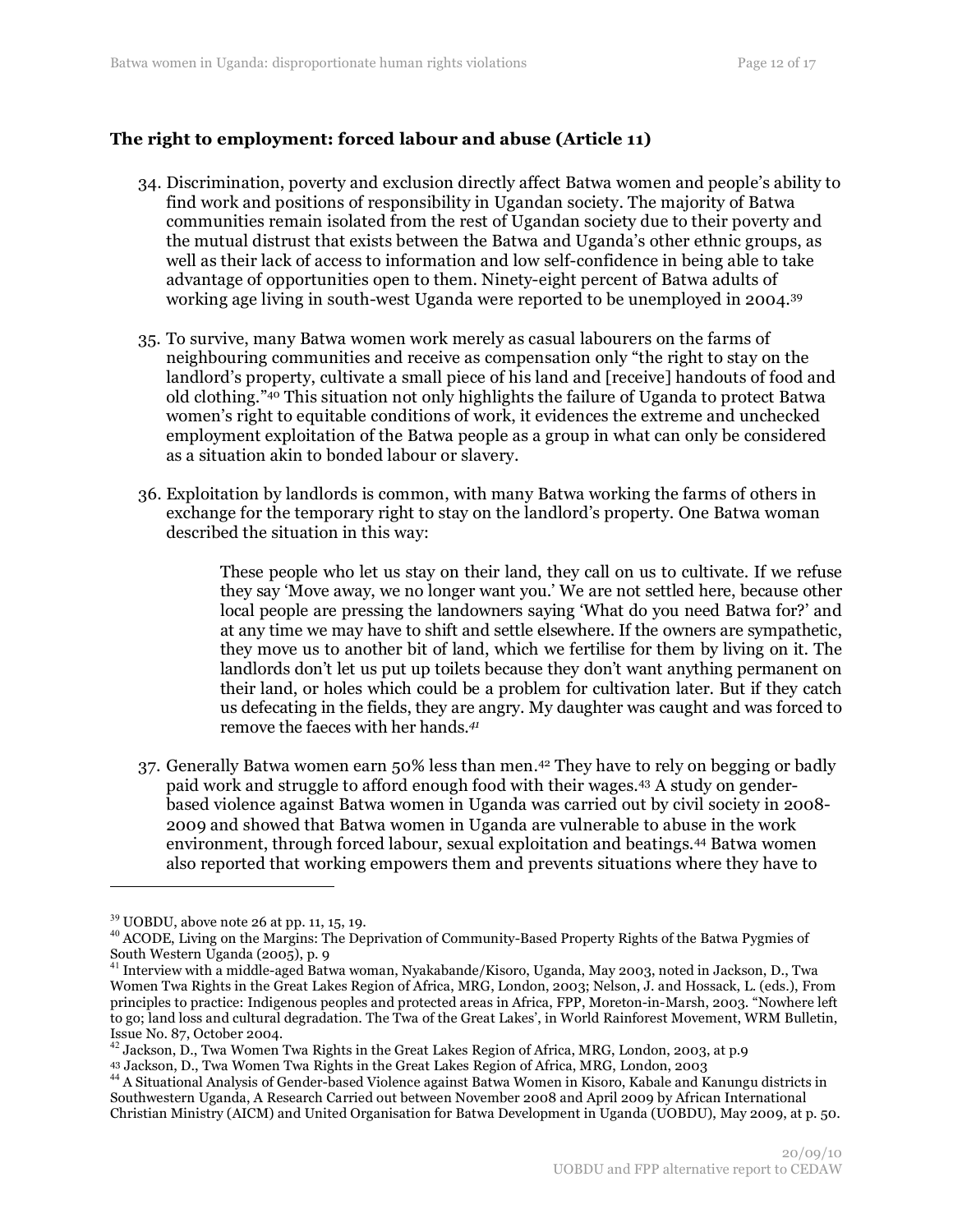negotiate sexual favours in exchange for money:

The Batwa girls from Nyakabande in Kisoro suggested that efforts aimed at preventing SGBV needed to focus on both the adult women and the girls. They argued that the girls needed to be supported to develop into self-reliant and informed citizens that could make their own decisions. They recommended that girls in school needed to be guided and counselled about sex so as to stay in and complete school to get meaningful employment rather than engaging in commercial sex. They further noted that those girls out of school should together with women be supported with seeds and land so as to generate their own incomes and be able to resist temptations from men and boys who usually lure them into sex using money and other cheap things like short cakes and handkerchiefs. Their recommendation holds water as it reflects the views of the FGD for Kabale girls who also noted that those girls who were engaged in some income generating activities were able to resist attempts by men luring them into sex with money and sweets and handkerchiefs among others.45

38. The submitting organisations respectfully request that the Committee demands that Uganda take urgent measures to ensure that Batwa women are freed from forced labour practices and are guaranteed full enjoyment of their employment rights. In particular, as previously recommended by the Committee in relation the right to employment of indigenous women in Suriname46, the submitting organisations suggest that Uganda ensures access by indigenous Batwa women to vocational training.47

#### **Extreme vulnerability to reproductive health problems (Article 12)**

- 39. The Batwa are regularly left out of health programmes and projects, and one study has found that Batwa childhood mortality was more than double that of the general population.48 Batwa women are more prone to ill health than Batwa men due to their childbearing role. Batwa women are also mainly responsible for the children's wellbeing and the lack of access to their traditional herbs and medicines as a result of their exclusion from their traditional forested territories also contributes to poor health.
- 40. Batwa women and girls are also prone to specific problems because of social behaviours related to beliefs on their ethnicity: other groups in Uganda believe that sexual relations with a Batwa woman can cure men from back-ache and/or protect them against HIV/AIDS. This obviously puts Batwa women and girls at increased risk of sexual assault as well as infection and STDs.49 Serious reproductive health problems are widely reported

<sup>45</sup> A Situational Analysis of Gender-based Violence against Batwa Women in Kisoro, Kabale and Kanungu districts in Southwestern Uganda, A Research Carried out between November 2008 and April 2009 by African International Christian Ministry (AICM) and United Organisation for Batwa Development in Uganda (UOBDU), May 2009, at p. 35.<br><sup>46</sup> Concluding comments of CEDAW on Suriname's third periodic report, General Assembly Official Records Sixty-

second Session Supplement No. 38 (A/62/38), 2007, paragraph 311.<br><sup>47</sup> Concluding comments of CEDAW on Suriname's third periodic report, General Assembly Official Records Sixty-<br>second Session Supplement No. 38 (A/62/38),

<sup>&</sup>lt;sup>48</sup> Kabananukye, K. and Wily, L, Report on a Study of the Abayanda Pygmies of South Western Uganda, Kabale, Mgahinga and Bwindi Impenetrable Forest Conservation Trust, 1996, at pp. 72-74.

<sup>&</sup>lt;sup>49</sup> Jackson, D., Twa Women Twa Rights in the Great Lakes Region of Africa, MRG, London, 2003, at p.13.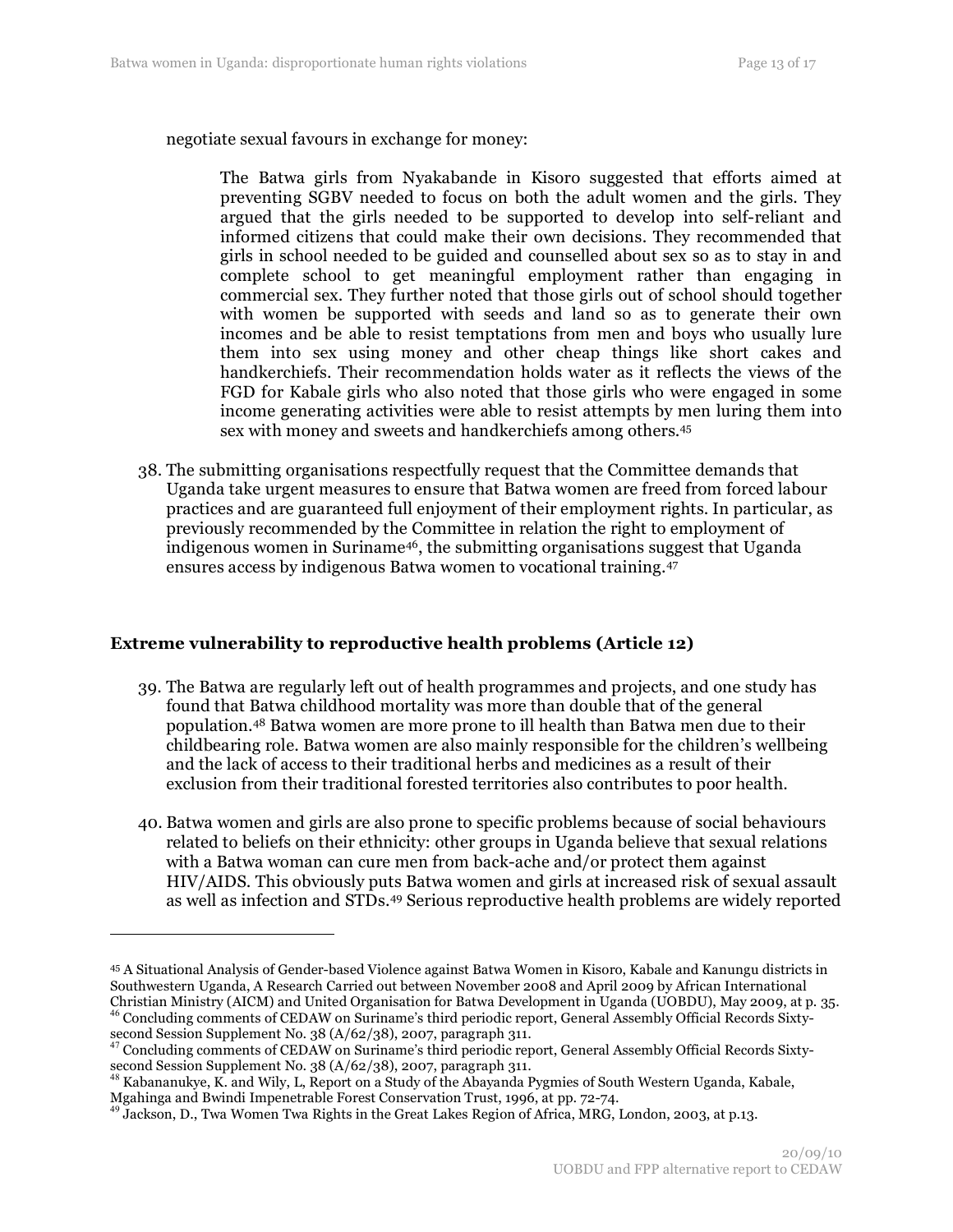by Batwa women in a recent study which addresses the gender-based violence experienced by Batwa women in Uganda.50

41. The Committee adopted General Recommendation 24 in relation to the implementation of Article 12 of the Convention. The recommendation states that:

> While biological differences between women and men may lead to differences in health status, there are societal factors that are determinative of the health status of women and men and can vary among women themselves. For that reason, special attention should be given to the health needs and rights of women belonging to vulnerable and disadvantaged groups, such as migrant women, refugee and internally displaced women, the girl child and older women, women in prostitution, indigenous women and women with physical or mental disabilities.51

42. The Committee also expressed its concerns regarding reproductive rights of indigenous women and issued recommendations notably to Suriname<sup>52</sup>, Colombia<sup>53</sup>, Nicaragua<sup>54</sup> and Venezuela55. The submitting organisations urge the Committee to adopt the same approach and recommend that Uganda ensures health rights of Batwa women in Uganda, notably by providing them access to their traditional medicinal plants. Also Uganda should take all necessary measures to ensure that reproductive health rights of Batwa women are protected, notably by taking affirmative measures to raise social awareness on sexual illnesses and by ensuring access to free, viable and culturally sensitive reproductive health services.

 $50$  A Situational Analysis of Gender-based Violence against Batwa Women in Kisoro, Kabale and Kanungu districts in Southwestern Uganda, A Research Carried out between November 2008 and April 2009 by African International Christian Ministry (AICM) and United Organisation for Batwa Development in Uganda (UOBDU), May 2009, at p. 27: "Over 68% of the respondents noted that they had experienced some health problems as a result of abuse. The health experience reported by respondent included: vaginal bleeding (32%), urinating without knowing (23%), and sores in the genital area (23%), smelly vaginal discharge (16%) and unwanted pregnancy (16%)."<br><sup>51</sup> General recommendation 24(twentieth session), Article 12 of the Convention on the Elimination of All Forms of

Discrimination against Women — women and health, Thailand, CEDAW, Supplement No. 38 (A/54/38/Rev.1), paragraph 6.

 $52$  Concluding comments of CEDAW on Suriname's third periodic report, General Assembly Official Records Sixty-

second Session Supplement No. 38 (A/62/38), 2007, paragraphs 314-315<br><sup>53</sup> Concluding comments of CEDAW on Colombia's combined fifth and sixth periodic reports, General Assembly<br>Official Records Sixty-second Session Supple

 $^{54}$  Concluding comments of the Committee on the Elimination of Discrimination against Women : Nicaragua, UN Doc., CEDAW/C/NIC/CO/6, 2 February 2007, at paragraphs 17-18.<br><sup>55</sup> Concluding comments of the Committee on the Elimination of Discrimination against Women: Bolivarian Republic

of Venezuela, CEDAW/C/VEN/CO/6, 31 January 2006, paragraphs 31-32.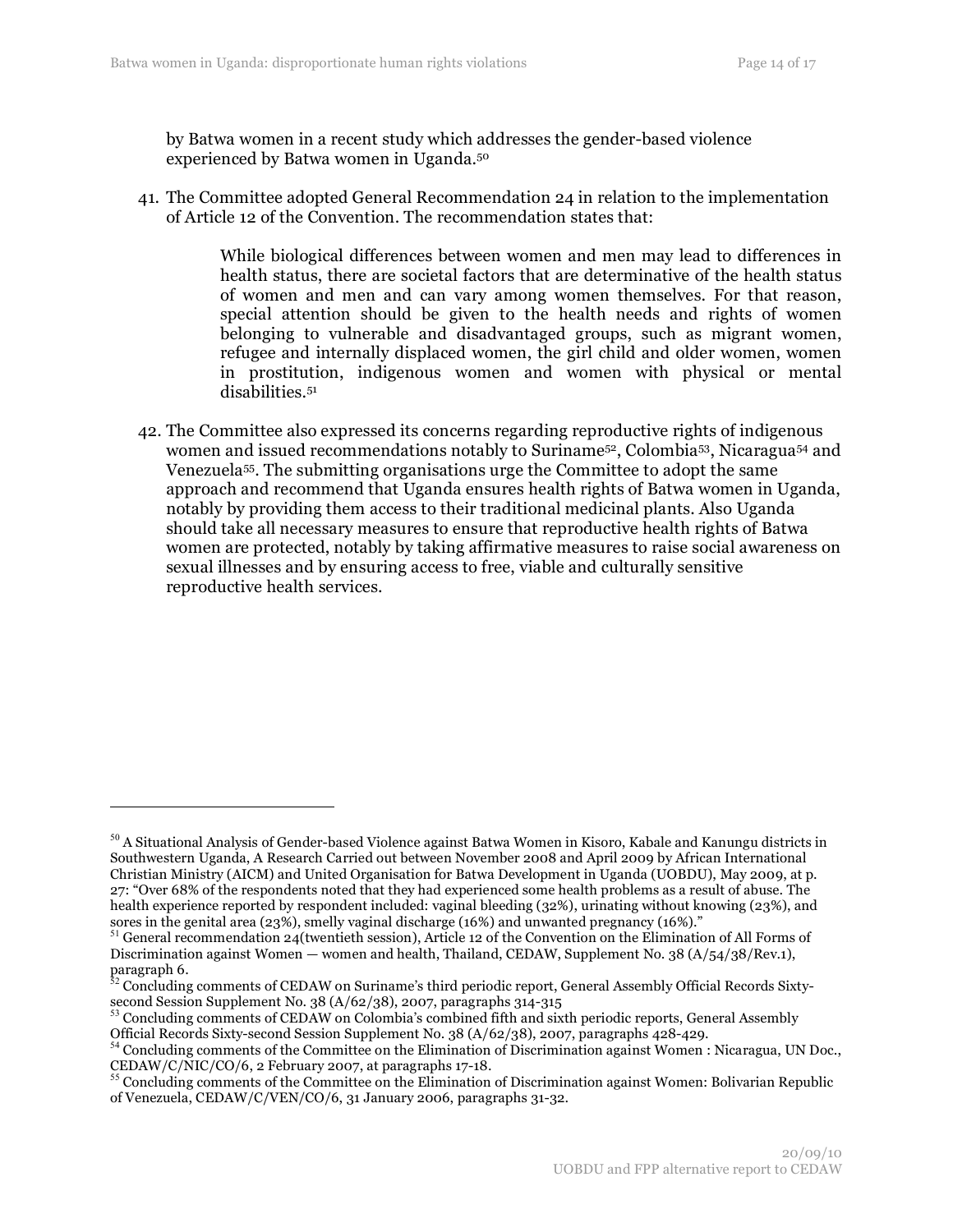## **PART IV : Recommendations and conclusion**

- 43. The submitting organisations respectfully request that the Committee emphasises in its recommendations to Uganda the fact that Batwa women experience multiple forms of discrimination, which are the result of the intersection between their gender and their ethnicity and that for this reason, the measures to be taken by Uganda to redress the human rights violations that Batwa women face must encompass both their collective land rights as members of an indigenous group and their human rights as women.
- 44. Building on the above, the submitting organisations suggest that the Committee calls on Uganda to:
	- a. Urgently take special measures to ensure the effective protection of Batwa women's rights, first and foremost by taking reparation measures to restitute and/or compensate the loss of their ancestral lands and ensure that their land rights as indigenous peoples per international law are respected, in order to address the intersectional discrimination Batwa women face;
	- b. Collect and report data on Batwa women disaggregated with regards to all sectors of society, including political participation and representation, education, employment and health, and collaborate with national human rights institutions to gather this data and send a report to the Committee which includes information on the measures taken to implement the rights of Batwa women;
	- c. Take all necessary measures to ensure that the right of Batwa women to participate in political and public life and the right to be represented be effectively implemented. In particular, that Uganda consults and ensures effective participation of indigenous Batwa women in decisions concerning their right to land;
	- d. Strengthen its monitoring of progress, for women and girls, in the implementation of its educational policies and programmes and gather and report data disaggregated by sex over time, on Batwa girls' and women's education and on the impact of the measures taken in this field;
	- e. Take immediate steps to ensure equal access for Batwa girls and young Batwa women to all levels of education, and to retain girls in school, make every effort to improve the literacy of indigenous Batwa women, including through adequate resourcing of comprehensive programmes at the formal and non-formal levels and through adult education and training;
	- f. Take urgent measures to ensure that Batwa women are freed from forced labour practices and are guaranteed full enjoyment of their employment rights, and, in particular, ensure Batwa women's access to vocational training;
	- g. Guarantee the effective implementation of Batwa women's rights to health, notably by providing them access to their traditional medicinal plants;
	- h. Take all necessary measures to ensure that the reproductive health rights of Batwa women are protected, notably by taking affirmative measures to raise social awareness on sexual illnesses and by ensuring access for Batwa women to